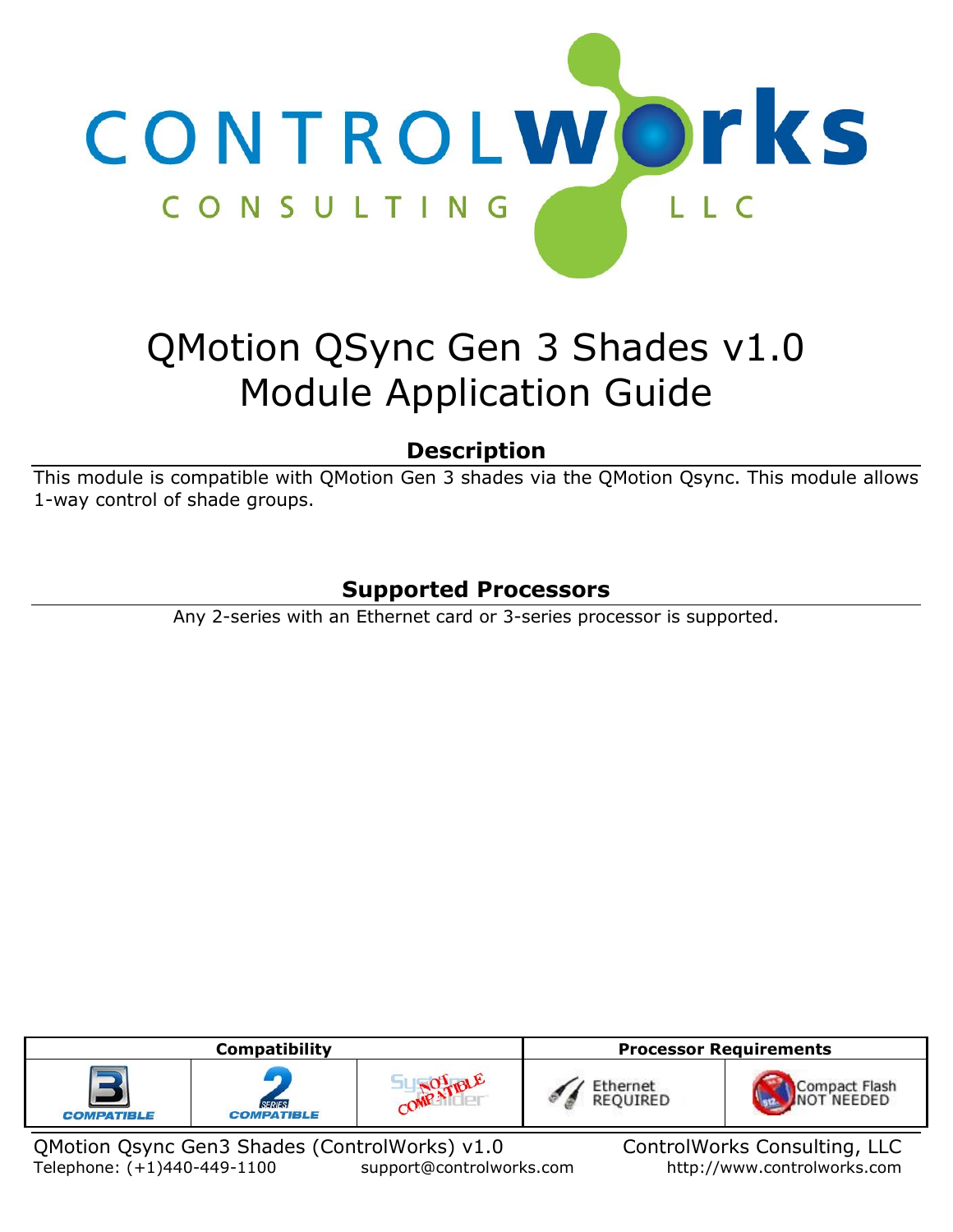### **Qsync IP Address**

This module utilizes a TCP/IP Client to communicate with the Qmotion Qsync. To determine the Qsync address, download the Qmotion FM app on an Android or iOS device. The app will auto discover any Qsync gateways. Since the Qsync does not support a static IP Addresses, it is recommended to use a DHCP Reservation to maintain communication with the Qsync.



Place the IP Address of the Qsync into your TCP/IP Client symbol, and set the port to 9760.

| Slot-05.IP-ID-D0 : QSync : TCP/IP_Client                                                                                                                                                                                                                        |            |               |           |
|-----------------------------------------------------------------------------------------------------------------------------------------------------------------------------------------------------------------------------------------------------------------|------------|---------------|-----------|
|                                                                                                                                                                                                                                                                 |            | TCP/IP_Client |           |
|                                                                                                                                                                                                                                                                 | Connect    |               | Connect-F |
|                                                                                                                                                                                                                                                                 |            |               | status    |
|                                                                                                                                                                                                                                                                 | <b>TXS</b> |               | RX\$      |
|                                                                                                                                                                                                                                                                 | Port 9760d |               |           |
| ⊠<br>Device Settings: Crestron TCP/IP Client                                                                                                                                                                                                                    |            |               |           |
| Connection Sheet<br>Serial Number<br>Device Info<br><b>IP Net Address</b><br>Device Name<br>IP ID<br>O IP ID<br>$DO -$<br>Remap this IP ID at program upload<br>Default Address<br><b>O</b> Use IP Address<br>$\overline{2}$<br>132<br>10<br>0<br>Use Host Name |            |               |           |
| OK<br>Cancel<br>Apply                                                                                                                                                                                                                                           |            |               |           |

Connect the QMotion Qsync Engine to the modules and TCP/IP Client as demonstrated in the demo program. .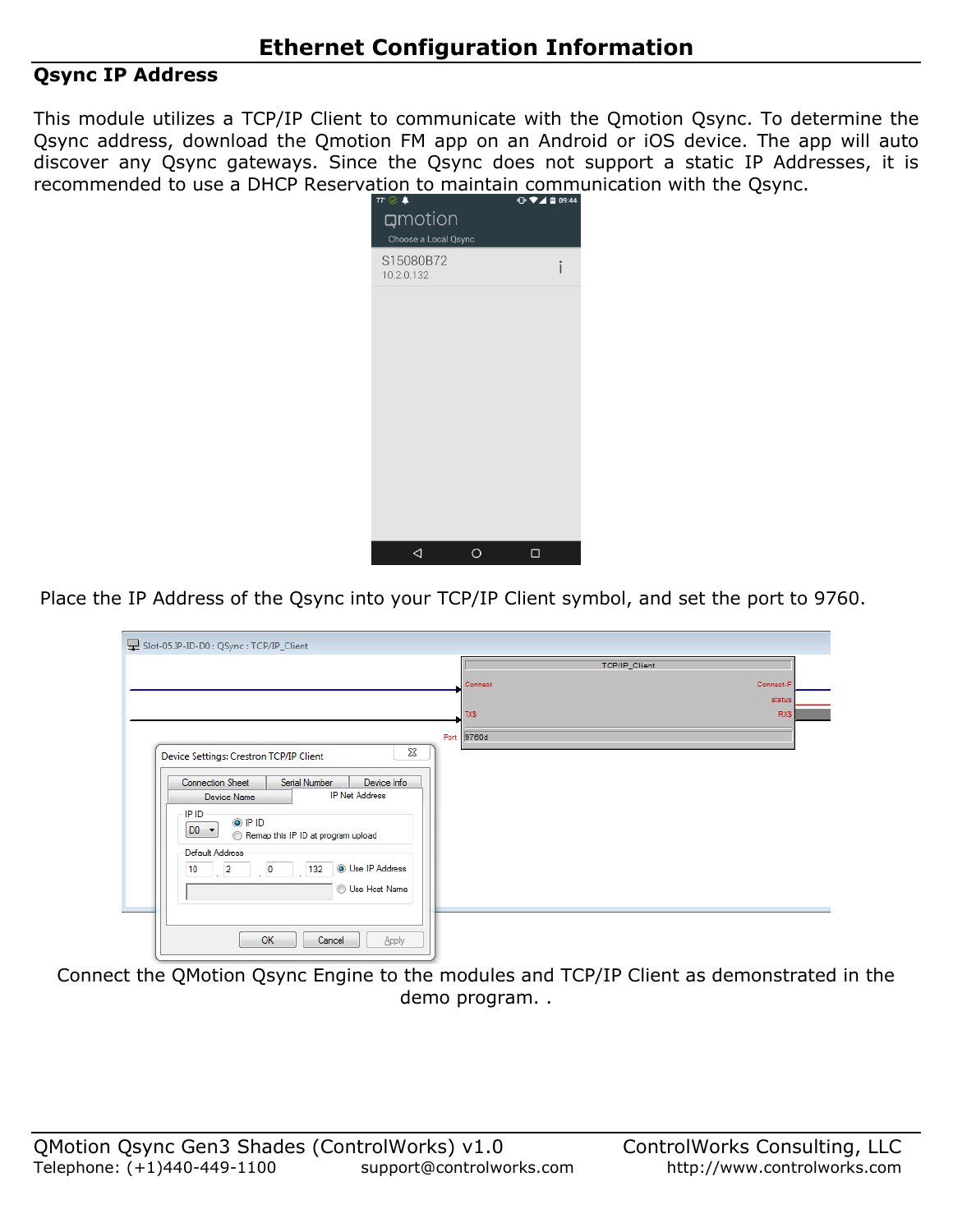#### **Determining addresses.**

Shades cannot be individually controlled, rather shades are learned to a group via the app, and the group is controlled. To determine a group address, select the "i" icon next to a group to load the group info page. The group ID will be displayed under the name of the group.

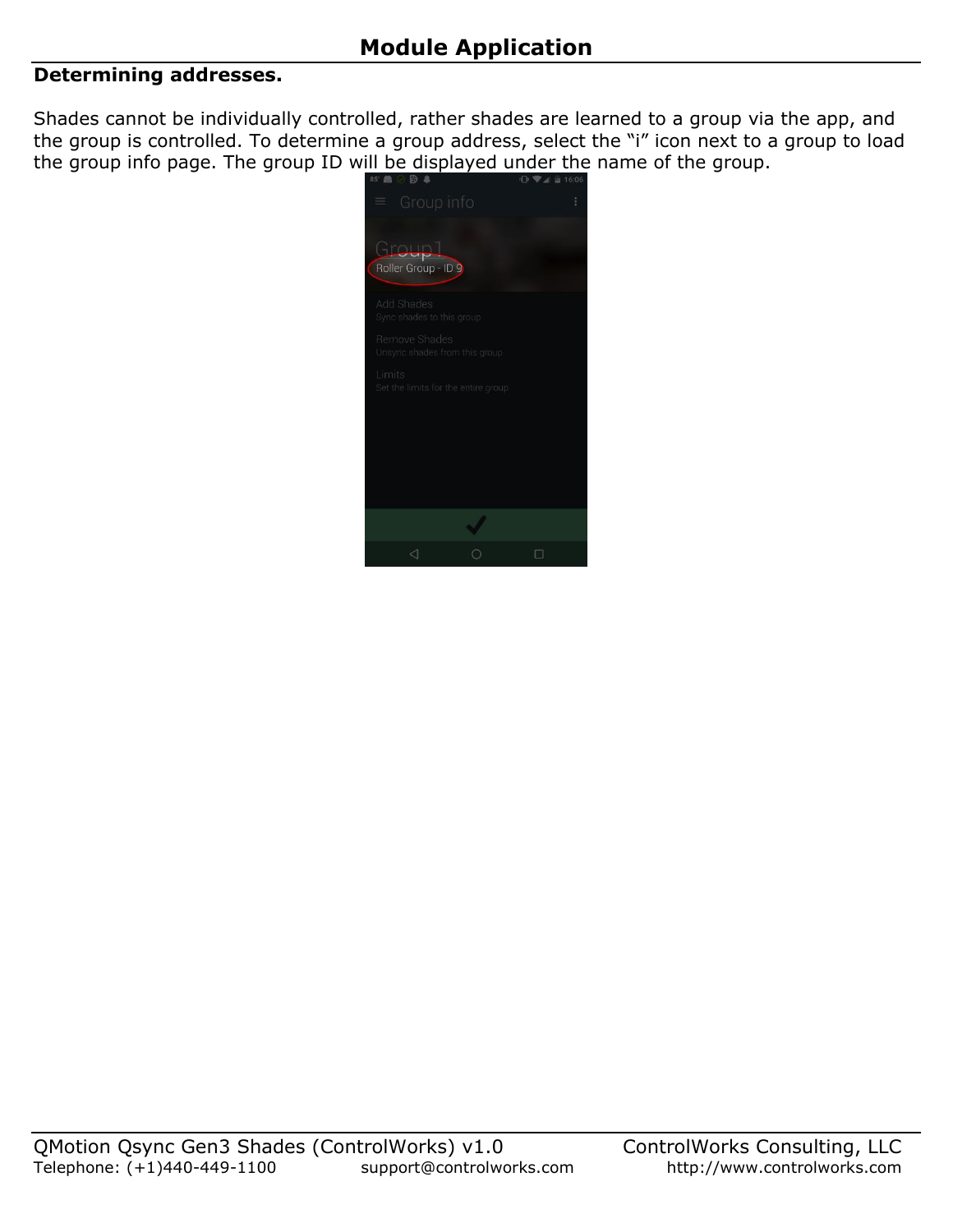## **Signal and Parameter Descriptions – Qmotion\_Qsync\_Gen3\_Shades v1.0**

Bracketed signals such as "[signal\_name]" are optional signals

## **DIGITAL INPUTS**

## **ANALOG INPUTS**

[goto\_level]...............................................................Initialize to send a group of shades to a level. Do not ramp the input.

## **SERIAL INPUTS**

[rx\$] ........................................................................Tie to TCP/IP Port RX\$.

## **SERIAL OUTPUTS**

[tx\$] ........................................................................Tie to tx\_from\_module\$ on Qsync Engine.

#### **PARAMETERS**

Groupx ID .................................................................Enter the Group ID for a group of shades as found in the Qmotion App.

# **Signal and Parameter Descriptions – Qmotion\_Qsync\_Engine\_v1.0**

Bracketed signals such as "[signal\_name]" are optional signals

#### **DIGITAL INPUTS**

| this will be undefined and used for debugging purposes<br>only. |
|-----------------------------------------------------------------|
| this will be undefined and used for debugging purposes<br>only. |

### **SERIAL INPUTS**

### **DIGITAL OUTPUTS**

connect\_request ........................................................connect to Connect of TCP/IP Client.

#### **SERIAL OUTPUTS**

tx\$\_to\_client\$ ...........................................................Tie to TX\$ on TCP/IP Client.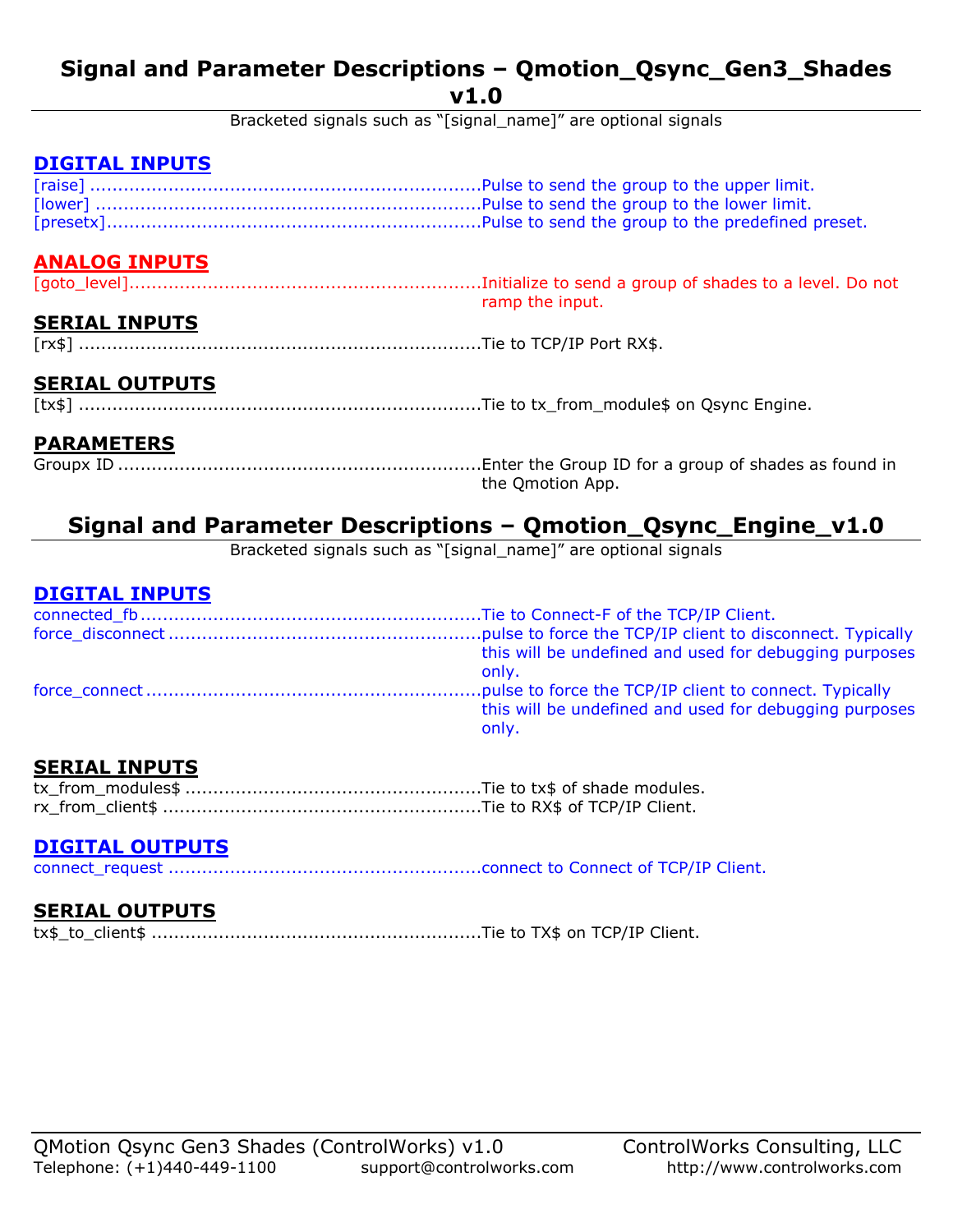This module is supported by ControlWorks Consulting, LLC. Should you need support for this module please email support@controlworks.com or call us at 440-449-1100. ControlWorks normal office hours are 9 AM to 5 PM Eastern, Monday through Friday, excluding holidays.

Before calling for support, please ensure that you have loaded and tested operation using the included demonstration program and touchpanel(s) to ensure that you understand the correct operation of the module. It may be difficult for ControlWorks to provide support until the demonstration program is loaded.

Updates, when available, are automatically distributed via Email notification to the address entered when the module was purchased. In addition, updates may be obtained using your username and password at [https://www.controlworks.com/Customers/Login.aspx.](https://www.controlworks.com/Customers/Login.aspx)

# **Distribution Package Contents**

The distribution package for this module should include:

QMotion\_Qsync\_Gen3\_Shades\_(ControlWorks)\_v1.0.umc Crestron User Module QMotion\_Qsync\_Engine\_V1.0\_(ControlWorks).usp .........SIMPL+ module QMotion\_Qsync\_Engine\_V1.0\_(ControlWorks).ush .........SIMPL+ header file Qmotion\_Qsync\_Gen3\_Shades\_TSW1052\_(ControlWorks)\_v1.0.vtp Demo touchpanel for TSW-1052 Qmotion\_Qsync\_Gen3\_Shades\_(ControlWorks)\_v1.0.smw Demo program for PRO3 processor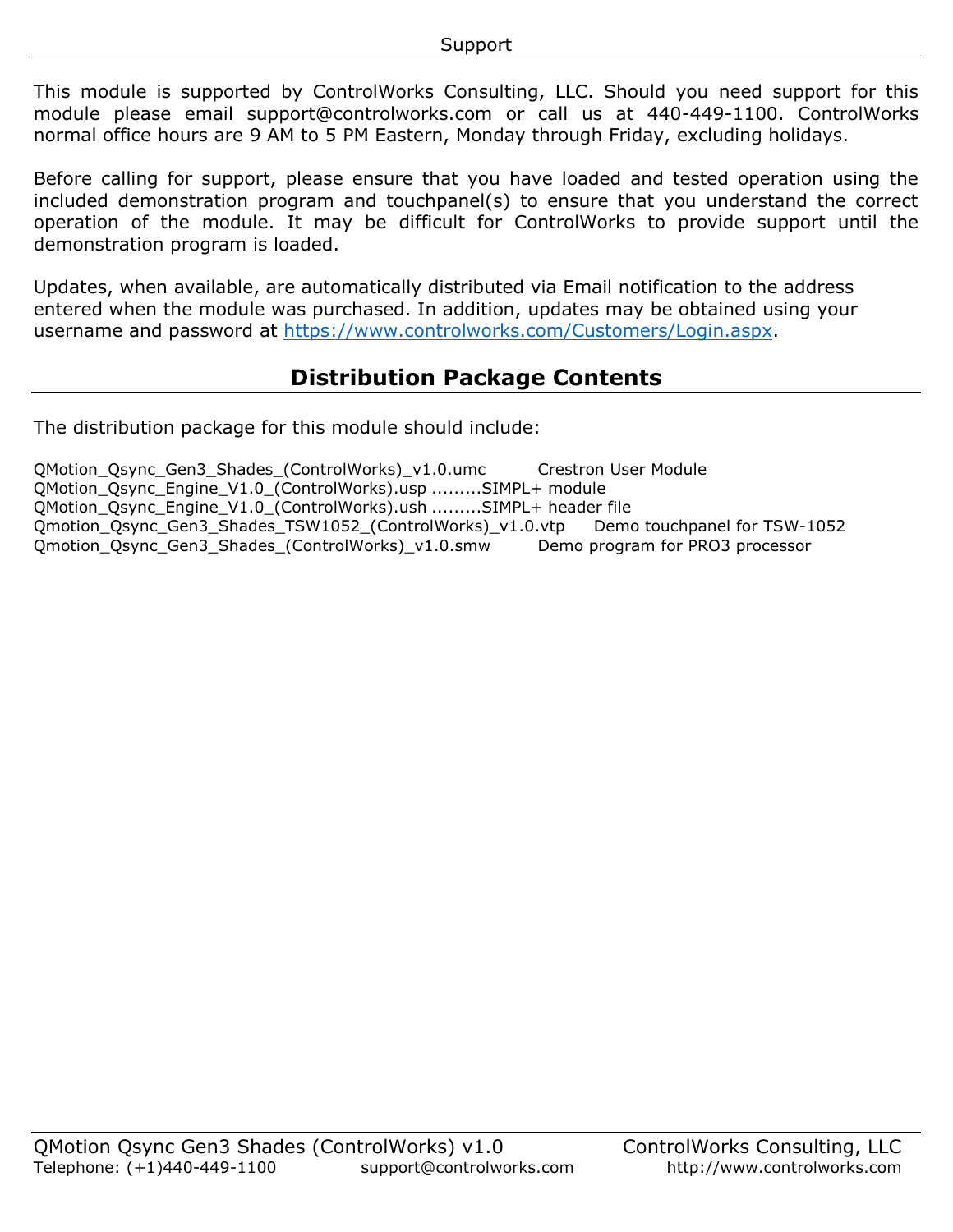## **Revision History**

V1.0 caleb@controlworks.com 2016.08.01 -initial release

# **Development Environment**

This module version was developed on the following hardware and software. Different versions of hardware or software may or may not operate properly. If you have questions, please contact us.

| <b>Manufacturer Hardware</b>   | <b>Software Version</b> |
|--------------------------------|-------------------------|
| Qsync                          |                         |
|                                |                         |
| <b>Crestron Hardware</b>       | <b>Firmware Version</b> |
| Crestron AV3 Processor         | 1.501.0013              |
|                                |                         |
| <b>Software</b>                | <b>Software Version</b> |
| <b>SIMPL Windows</b>           | 4.03.24                 |
| Vision Tools Pro-e             | 6.0.07                  |
| <b>Smart Graphics Controls</b> | 2.09.06.01              |
| <b>Crestron Database</b>       | 57.00.003.00            |
| Device Database                | 76.05.002.00            |
|                                |                         |